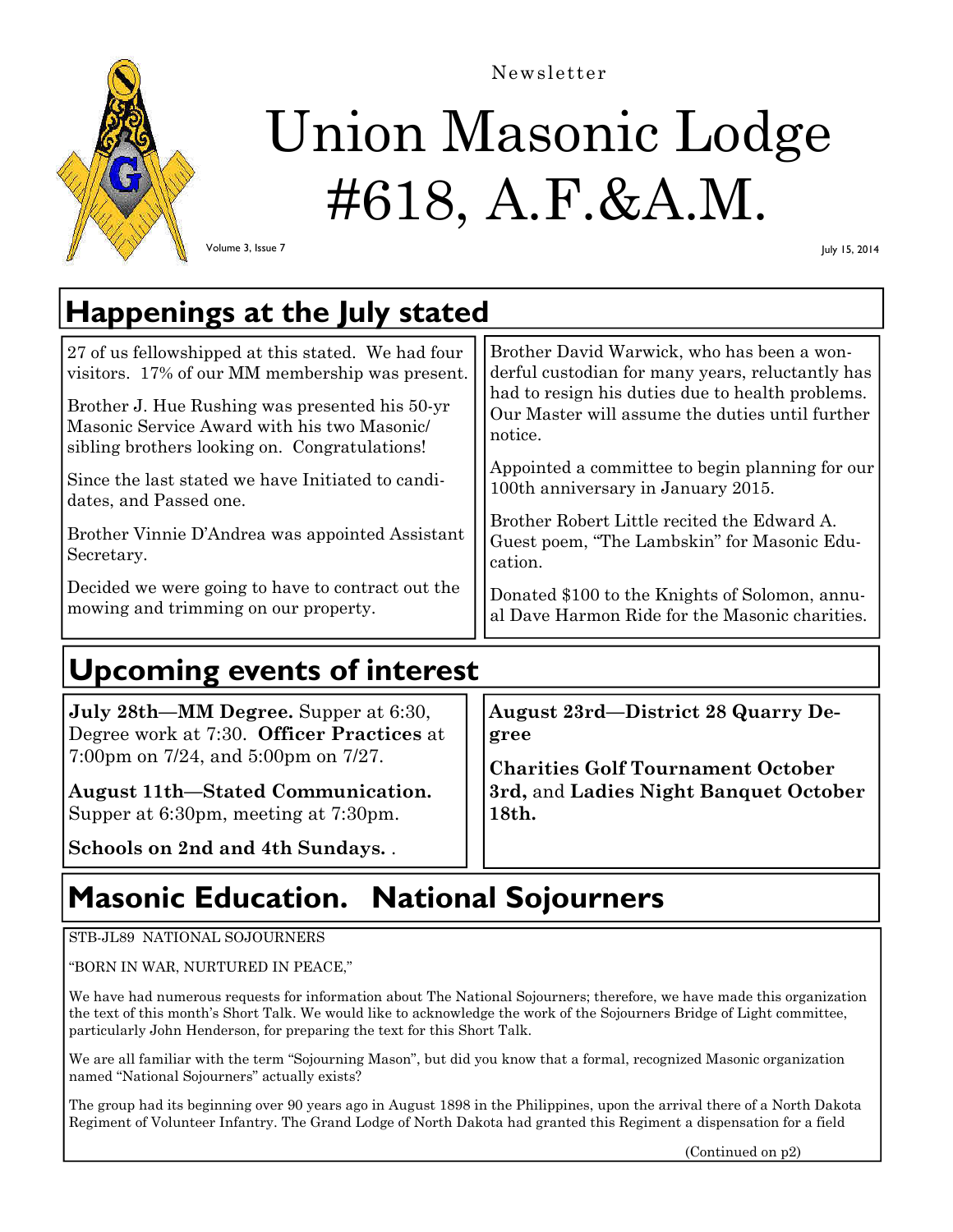### **July Birthdays (by age)**

| <b>AGE / BIRTH DATE REPORT</b> | 55 07/09/1959 JAMES K. HODGE     | 49 07/26/1965 DANIEL B. JOHN-                 |
|--------------------------------|----------------------------------|-----------------------------------------------|
| (sorted by age on birth date)  | 53 07/05/1961 JEFFREY M. BRADLEY | <b>SON</b>                                    |
| 77 07/29/1937 ROBERT F. SHINN  | 52 07/17/1962 STANLEY W. DRYE    | 47 07/08/1967 BRIAN K. KNOX                   |
| 72 07/19/1942 STEPHEN A. WHITE | 51 07/22/1963 CHARLES K. FURR    | 46 07/08/1968 ANTHONY W. WIL-<br><b>LIAMS</b> |
| 69 07/07/1945 BERNIE L. PENCE  | 50 07/06/1964 KENNETH J. KIKER   |                                               |
| 64 07/19/1950 DONALD T. HILL   | 50 07/28/1964 JOHN E. MILLS      |                                               |
|                                |                                  |                                               |

# **August Birthdays (by age)**

**AGE / BIRTH DATE REPORT (sorted by age on birth date)** 

83 08/03/1931 ROMIE A. MORGAN

79 08/26/1935 J. B. SMITH

78 08/21/1936 LEWIS M. FLOYD

77 08/12/1937 HAROLD D. TUCKER SR

75 08/29/1939 CHARLES K. DIXON 71 08/27/1943 BARNIE F. WHITLEY JR 66 08/06/1948 TOMMY D. MULLIS 64 08/05/1950 WILLIAM H. MOSS JR 63 08/05/1951 THOMAS O. EVANS 62 08/03/1952 RUSSELL W. HELMS 60 08/19/1954 RODNEY D. PHILLIPS

(Continued from p1)

lodge and it conducted its first meeting upon its arrival.

Meetings were held regularly thereafter—once even while under hostile fire at the Culi Culi Church with the officers of the lodge wearing sidearms while bullets splattered through the roof!

Early in 1900, the North Dakota Regiment of Volunteer Infantry left the Philippines, taking with it the Field Dispensation. The American Masons who were left behind quickly filled this Masonic void by forming the first informal "Sojourners Club." In 1901, these "Sojourners" provided the impetus, funds and paraphernalia to charter Manila Lodge under the Grand Lodge of California, and the "Sojourners Club," was temporarily disbanded. One of the original members of the informal "Sojourners Club", Surgeon Captain Harry Eugene Stafford, was Charter Master of Manila Lodge No. 342, Grand Lodge of California (later Manila Lodge No. I) and, in 1913, became the first Grand Master of the newlycreated Grand Lodge of the Philippines.

The Philippine "Sojourner Club" resurfaced in 1907, open to Masons who were not members of local lodges, and soon had nearly 200 members from every State and Territory of the United States and eight foreign countries. As time went by, most of the Philippine Sojourners scattered throughout the United States. A group of these Masonic military officers, meeting in Chicago, Illinois in 1917, recognized the highly transient life of Master Mason military Officers and formally organized the "Chicago Sojourners Club." Additional Clubs quickly formed at army posts and naval bases around the nation and overseas. In 1927, the word "Club" was dropped and the National Sojourners were incorporated in 1931 as a formal part of the Masonic Fraternity.

Since its inception, the purpose of the National Sojourners has steadfastly been to affirm the unique responsibilities military officers have to their brothers-in-arms, the Masonic Fraternity, and to our Nation. Thus, National Sojourners to this day organize commissioned officers and warrant officers of the uniformed services of the United States (past and present), who are recognized Master Masons, into chapters to actively provide good fellowship among its members, to assist those who may be overtaken by adversity or affliction, to cultivate Masonic ideals, to support patriotic activities in Masonry and to develop true patriotism and Americanism throughout the nation. National Sojourners, Inc., formally brings together Masonic leaders of the uniformed services of the United States into a united effort to further the National Defense, and work to oppose any influence calculated to weaken our National Security.

(Continued on p3)

57 08/30/1957 ALEXANDER W.

56 08/01/1958 TERRY G. RIDDLE 55 08/18/1959 STEVEN L. BROOKS 48 08/18/1966 JEFFREY D. JONES 44 08/07/1970 DUANE D. BURRY

BORGEMEISTER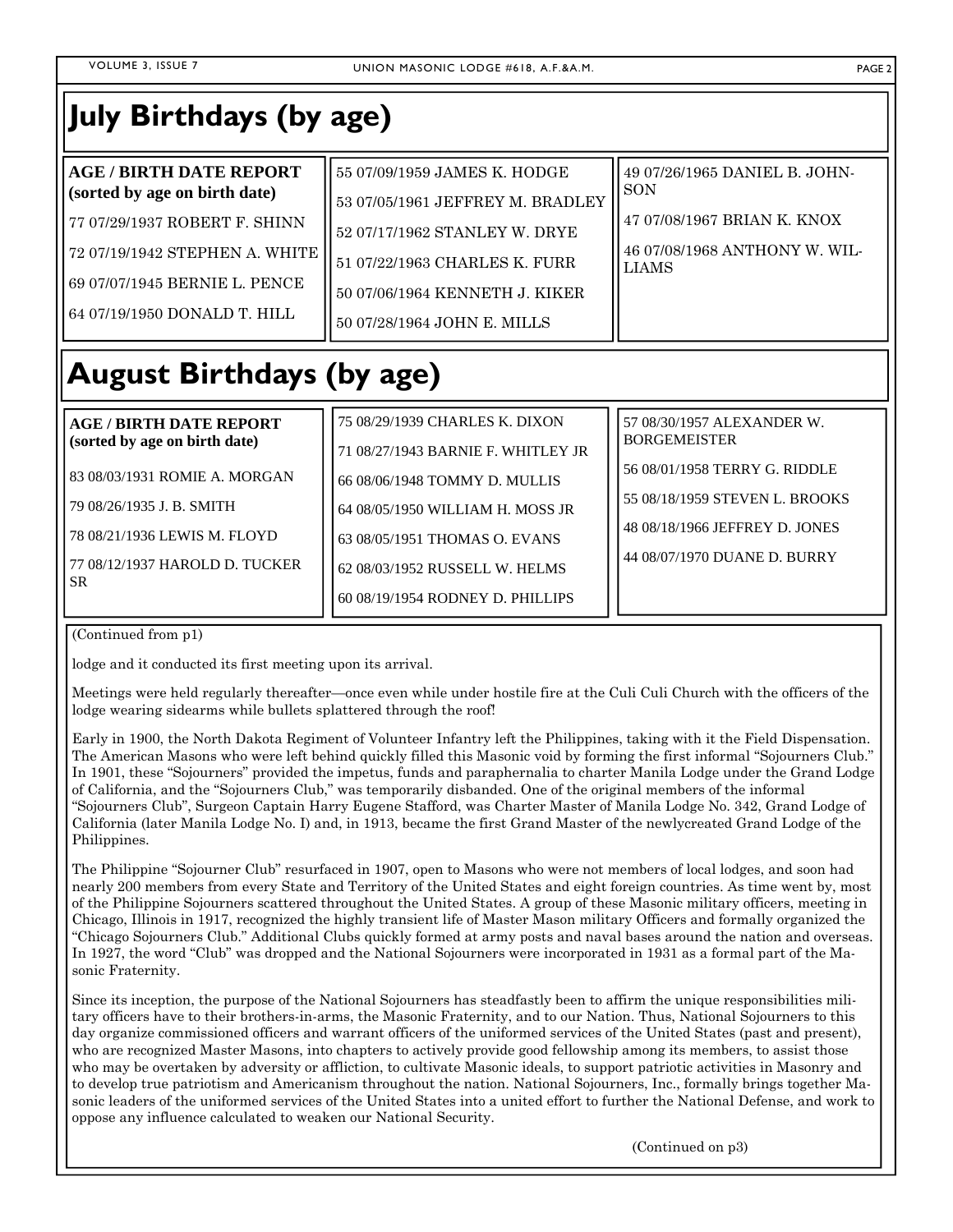#### (Continued from p2)

Members of National Sojourners are reminded of their primary obligations to the symbolic lodges and the Grand Lodges under which they work. The organization's "Bridge of Light" program provides the bridge for Sojourners to cross more easily into active participation in local symbolic lodges and appendant body activities. By this "bridge," many military Master Masons have become affiliated with local lodges, and many have become leaders of the fraternity.

National Sojourners willingly and proudly assist local Masonic authorities through presentations which reinforce and promote patriotism and Americanism, both with the fraternity and the community. Its Heros of '76 members, (an invitational organization within the National Sojourners Inc.), attired in colorful Revolutionary War uniforms, provide "Toast To The Flag", "Building The Flag", "Historic Flags, "Service Flags", flag donations, flag raisings and numerous other patriotic programs for the benefit of Masonic and community gatherings.

Heroes of '76, are composed of selected, worthy members of National Sojourners who have been recognized for outstanding service to the fraternity. Heroes of '76 Camps (named after prominent American heroes and battles) have been organized in nearly all of the Chapters. These Heroes of '76 Camps form an enjoyable part of the Chapter activities and provide colorful patriotic groups for Masonic and community programs.

In 1976, The Declaration of Independence Bicentennial Year, National Sojourners acquired that part of Brother George Washington's "River Farm" known as "Collingwood". A new headquarters was established on this historic property, and a reknowned Library and Museum of Americanism has since been created that daily serves the Masonic fraternity and a public constituency.

This Headquarters, Library and Museum on Americanism now forms part of a Masonically-important triangle in our Nations's Capital area; The George Washington Monument to the east in the city of Washington, D.C.; the George Washington Masonic National Memorial on "Shooters Hill" to the west of Alexandria, Virginia and the National Sojourners Headquarters, Collingwood Library and Museum on Americanism to the south on the Potomac River near Mount Vernon.

National Sojourners, Inc., now organized in some 150 chapters in 44 states, Germany and Panama, is an important, highly visible and integral part of the fraternity of Freemasons that cements the ties that bind military Master Masons closer together for the good of all. It has ever championed the Masonic principles that political, economic and social problems are subsidiary to and separate from a steadfast belief in God as the Supreme Architect of the Universe. National Sojourners maintain that God must motivate man if present day problems are to be solved and urges active participation of all patriotic Americans in maintaining that government for which our forefathers fought.

National Sojourners remember that George Washington once said:

"When we assumed the soldier we did not lay aside the citizen!"

#### TOAST TO THE FLAG by John J. Daly

| Here's to the red of it-     | Womanhood's care tor it      | Here's to the whole of it-     |
|------------------------------|------------------------------|--------------------------------|
| There's not a thread of it,  | Made manhood dare for it,    | Stars, stripes and pole of it, |
| No, nor a shred of it        | Purity's prayer for it       | Body and soul of it,           |
| In all the spread of it      | Keeps it so white!           | 0, and the roll of it,         |
| From foot to head.           | Here's to the blue of it-    | Sun shining through;           |
| But heroes bled for it,      | Beauteous view of it,        | Hearts in accord for it,       |
| Faced steel and lead for it, | Heavenly hue of it,          | Swear by the sword for it,     |
| Precious blood shed for it,  | Star-spangled dew of it      | Thanking the Lord for it,      |
| <b>Bathing it Red!</b>       | Constant and true;           | Red White and Blue!            |
| Here's to the white of it-   | Diadems gleam for it,        |                                |
| Thrilled by the sight of it, | States stand supreme for it, |                                |
| Who knows the right of it,   | Liberty's beam for it        |                                |
| But feels the might of it    | Brightens the blue!          |                                |
| Through day and night?       |                              |                                |